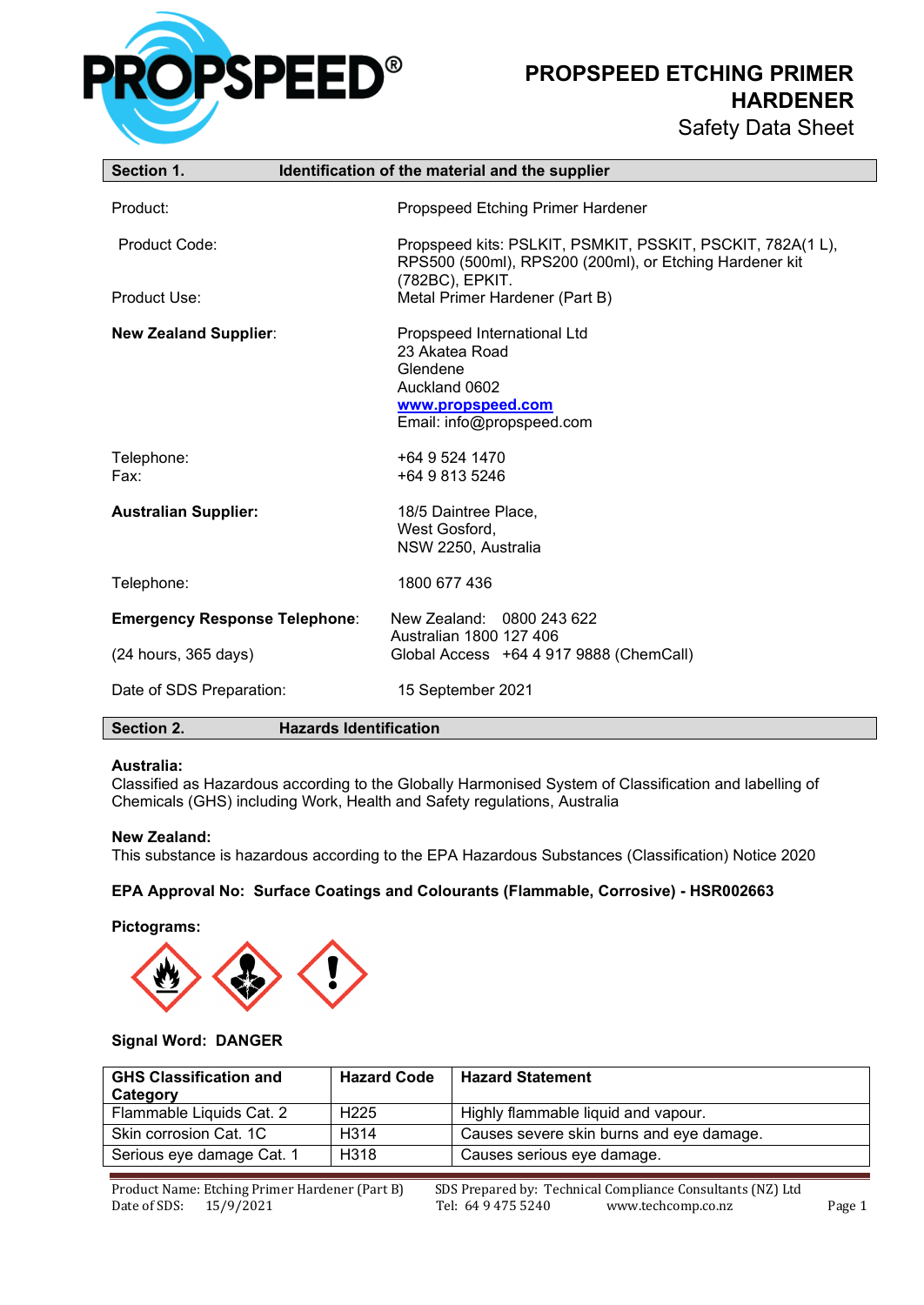| <b>Prevention Code</b> | <b>Prevention Statement</b>                                           |
|------------------------|-----------------------------------------------------------------------|
| P <sub>102</sub>       | Keep out of reach of children.                                        |
| P <sub>103</sub>       | Read label before use.                                                |
| P210                   | Keep away from heat, sparks, open flames or hot surfaces. No smoking. |
| P233                   | Keep container tightly closed.                                        |
| P240                   | Ground/bond container and receiving equipment.                        |
| P241                   | Use explosion-proof electrical, ventilation and lighting.             |
| P242                   | Use only non-sparking tools.                                          |
| P243                   | Take precautionary measures against static discharge.                 |
| P <sub>260</sub>       | Do not breathe fumes, vapours and spray.                              |
| P264                   | Wash hands thoroughly after handling.                                 |
| P280                   | Wear protective clothing in Section 8.                                |

| <b>Response Code</b> | <b>Response Statement</b>                                                               |
|----------------------|-----------------------------------------------------------------------------------------|
| P <sub>101</sub>     | If medical advice is needed, have product container or label at hand.                   |
| P310                 | Immediately call a POISON CENTER or doctor/physician.                                   |
| P363                 | Wash contaminated clothing before reuse.                                                |
| P301 + P330 +        | IF SWALLOWED: Rinse mouth. Do NOT induce vomiting.                                      |
| P331                 |                                                                                         |
| $P303 + P361 +$      | IF ON SKIN (or hair): Remove/Take off immediately all contaminated clothing. Rinse skin |
| P353                 | with water/shower.                                                                      |
| $P304 + P340$        | IF INHALED: Remove to fresh air and keep at rest in a position comfortable for          |
|                      | breathing.                                                                              |
| $P305 + P351 +$      | IF IN EYES: Rinse cautiously with water for several minutes. Remove contact lenses, if  |
| P338                 | present and easy to do. Continue rinsing.                                               |
| P370 + P378          | In case of fire: Use AFFF alcohol compatible foam or water spray for extinction.        |

| <b>Storage Code</b> | <b>Storage Statement</b>                     |
|---------------------|----------------------------------------------|
| P405                | Store locked up.                             |
| P403 + P235         | Store in a well-ventilated place. Keep cool. |

| <b>Disposal Code</b> | <b>Disposal Statement</b>                 |
|----------------------|-------------------------------------------|
| P501                 | Dispose of according to local regulations |

# **Section 3. Composition / Information on Hazardous Ingredients**

| Ingredient name           | <b>Content Weight%</b> | CAS No.    |
|---------------------------|------------------------|------------|
| Propan-2-ol               | 67-63-0                | 60-100     |
| Phosphoric Acid           | 7664-38-2              | $10 - 20$  |
| Non-hazardous ingredients |                        | To balance |

| Section 4.   | <b>First Aid Measures</b>                                                                                                                                                                                            |
|--------------|----------------------------------------------------------------------------------------------------------------------------------------------------------------------------------------------------------------------|
| <b>Burns</b> | Flush with water immediately. While flushing, remove clothes which do not adhere to<br>affected area. Call an ambulance. Continue flushing during transport to hospital.                                             |
| If in Eyes   | Immediately flush with plenty of water. Remove any contact lenses and open eyes<br>wide apart. Call an ambulance and continue flushing during transportation to hospital.<br>Bring these instructions.               |
| If on Skin   | Remove contaminated clothing immediately and wash skin with soap and water.<br>Important to remove the substance from the skin immediately. Continue to rinse for at<br>least 15 minutes and seek medical attention. |
| If Swallowed | Never give anything by mouth to an unconscious person. Do NOT induce vomiting.<br>Call a physician immediately.                                                                                                      |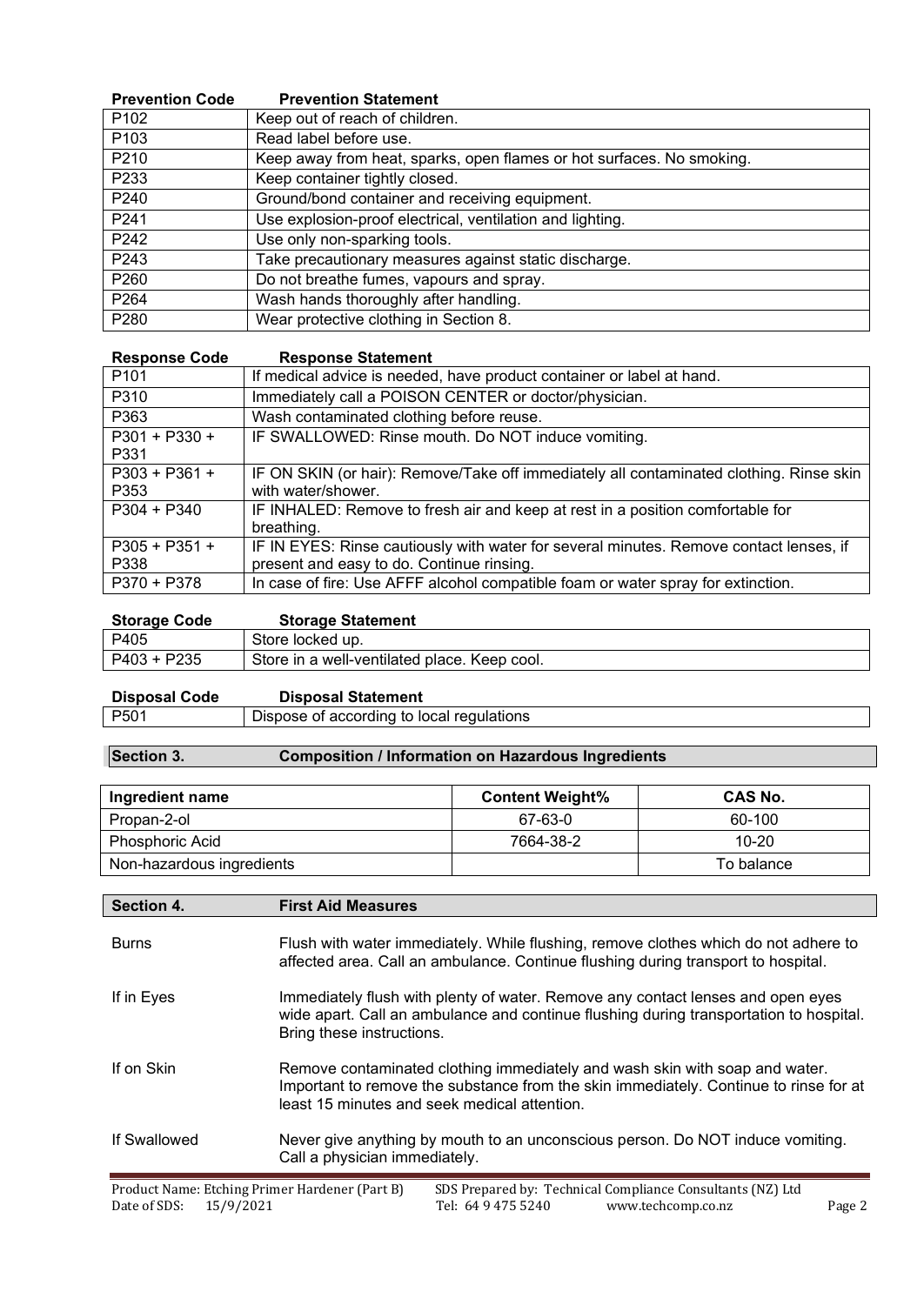## If Inhaled Remove to fresh air and keep at rest in a position comfortable for breathing. Get medical attention if needed.

|             | Most important symptoms and effects, both acute and delayed |
|-------------|-------------------------------------------------------------|
| Symptoms:   |                                                             |
| Ingestion:  | Not applicable.                                             |
| Inhalation: | Not applicable.                                             |
| Skin:       | Causes severe skin burns.                                   |
| Eve:        | Causes serious eye damage.                                  |
|             |                                                             |

| <b>Hazard Type</b>            | Flammable liquid                                                               |
|-------------------------------|--------------------------------------------------------------------------------|
| <b>Hazards from</b>           | None in particular                                                             |
| combustion                    |                                                                                |
| products                      |                                                                                |
| <b>Suitable Extinguishing</b> | Extinguish with carbon dioxide or dry powder.                                  |
| media                         |                                                                                |
| <b>Precautions for</b>        | Selection of respiratory protection for fire-fighting: follow the general fire |
| firefighters and              | precautions indicated in the workplace.                                        |
| special protective            |                                                                                |
| clothing                      |                                                                                |
| <b>HAZCHEM CODE</b>           | 3WE                                                                            |
|                               |                                                                                |

| <b>Section 6.</b> | <b>Accidental Release Measures</b> |
|-------------------|------------------------------------|
|                   |                                    |

Avoid any exposure. Do not smoke, use open fire or other sources of ignition. For personal protection, see section 8. Clean up all spills immediately. Avoid breathing vapours and contact with skin and eyes.

Absorb spillage with non-combustible, absorbent material. Do not use sawdust or other combustible material. Collect spillage in metal/plastic container with tight- fitting lid, with indication of the contents. Dispose as per Section 13.

## **Section 7. Handling and Storage**

## **Precautions for safe handling**:

- Read label before use.
- Read safety data sheet before use.
- Keep away from heat, sparks, open flames and hot surfaces. No smoking.
- Keep container tightly closed.
- Ground/bond container and receiving equipment.
- Use only non-sparking tools.
- Use explosion proof electrical equipment, ventilation and lighting
- Take precautionary measures against static discharge.
- Avoid breathing fumes and vapours or sprays.
- Wash hands thoroughly after handling.
- Wear protective clothing.

## **Conditions for safe storage:**

- Store in a flameproof, well-ventilated area.
- Electrostatic charges may be generated during transfer of product from its container.
- Ensure that all equipment is electrically earthed.
- Keep container closed and store away from water or moisture.
- Vapours may form explosive mixtures with air.
- Do not store with oxidizing agents.
- Store locked up and away from children.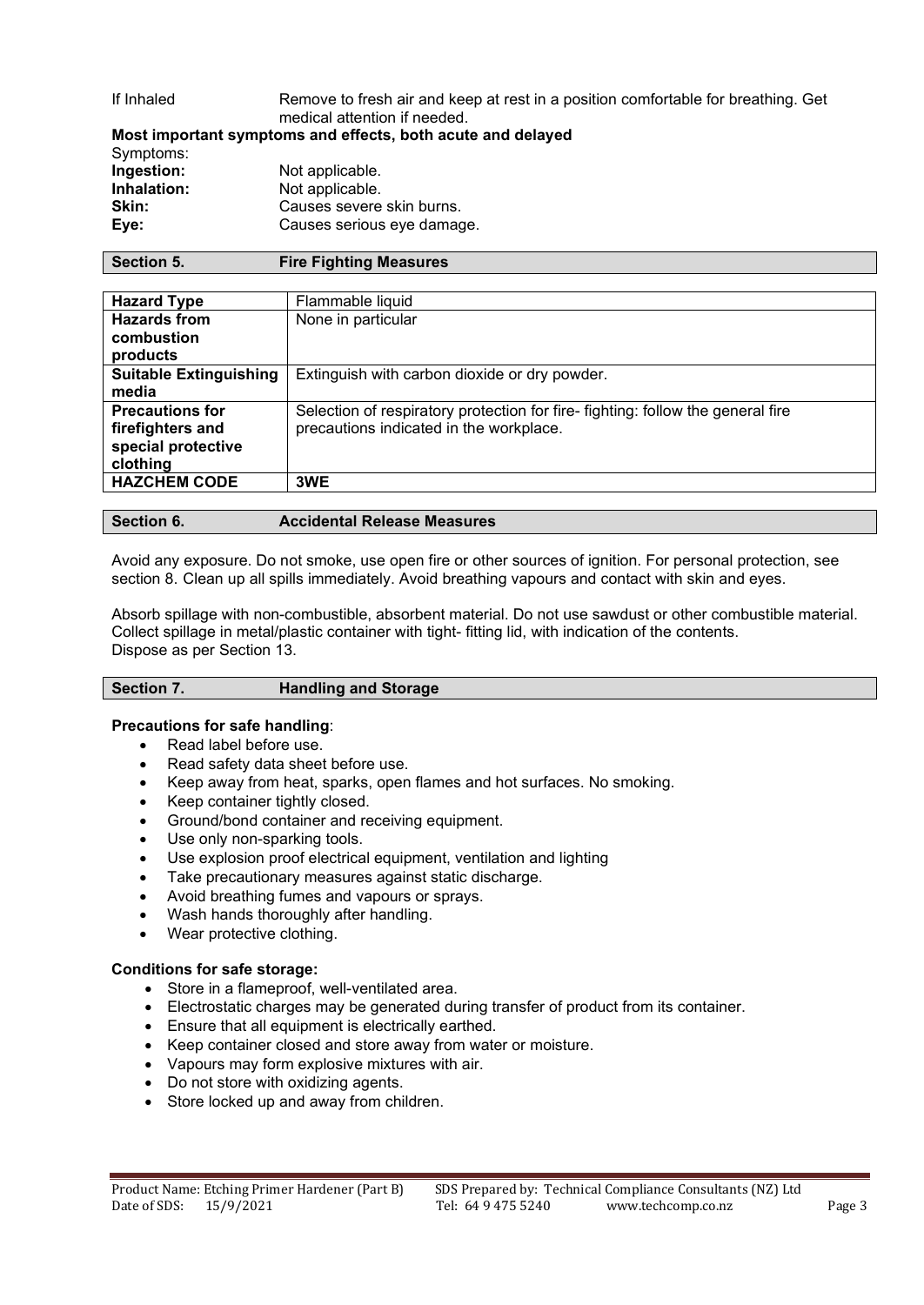## **Section 8 Exposure Controls / Personal Protection**

## **WORKPLACE EXPOSURE STANDARDS (provided for guidance only)**

| <b>Substance</b> | TWA<br>ppm     | mg/m <sup>3</sup> | ppm                      | <b>STEL</b><br>mg/m <sup>3</sup> |
|------------------|----------------|-------------------|--------------------------|----------------------------------|
| Propan-2-ol      | 400            | 983               | 500                      | 1250                             |
| Phosphoric Acid  | $\blacksquare$ |                   | $\overline{\phantom{0}}$ | -                                |

Workplace Exposure Standard – Time Weighted Average (WES-TWA). The time-weighted average exposure standard designed to protect the worker from the effects of long-term exposure. Workplace Exposure Standard – Short-Term Exposure Limit (WESSTEL). The 15-minute average exposure standard. Applies to any 15- Minute period in the working day and is designed to protect the worker against adverse effects of irritation, chronic or irreversible tissue change, or narcosis that may increase the likelihood of accidents. The WES-STEL is not an alternative to the WES-TWA; both the short-term and time-weighted average exposures apply. Workplace Exposure Standards and Biological Exposure Indices NOV 2020 12TH EDITION.

## **Engineering Controls:**

Provide adequate ventilation. Observe Occupational Exposure Limits and minimise the risk of inhalation of vapours. An eye wash bottle must be available at the work site. Mix and prepare in a place with efficient exhaust ventilation.

## **Personal Protection Equipment**



| <b>Eyes</b>        | Tight fitting safety goggles or face shield should be used. Avoid wearing contact lenses.                                                                                                                                                                                                                                                                                                                                                             |
|--------------------|-------------------------------------------------------------------------------------------------------------------------------------------------------------------------------------------------------------------------------------------------------------------------------------------------------------------------------------------------------------------------------------------------------------------------------------------------------|
| <b>Hands</b>       | Wear protective gloves. Nitrile gloves are recommended, but be aware that the liquid                                                                                                                                                                                                                                                                                                                                                                  |
|                    | may penetrate the gloves. Frequent change is advisable. Other types of gloves can                                                                                                                                                                                                                                                                                                                                                                     |
|                    | be recommended by the glove supplier.                                                                                                                                                                                                                                                                                                                                                                                                                 |
| <b>Skin</b>        | Wear appropriate clothing to prevent any possibility of liquid contact and repeated or                                                                                                                                                                                                                                                                                                                                                                |
|                    | prolonged vapour contact.                                                                                                                                                                                                                                                                                                                                                                                                                             |
| <b>Respiratory</b> | In case of inadequate ventilation, use positive pressure full face mask.                                                                                                                                                                                                                                                                                                                                                                              |
| <b>Hygiene</b>     | Wash hands after handling. When using do not eat, drink or smoke. Personal<br>protection may not be worn during meal breaks. Personal protection must be kept<br>separate from other clothes. Do not store tobacco, food or beverage in work rooms or<br>areas where the product is used. Contaminated clothing to be placed in closed<br>container until disposal or decontamination. Warn cleaning personnel of chemical's<br>hazardous properties. |

## **Section 9 Physical and Chemical Properties**

| <b>Appearance</b>                | Liquid                                        |
|----------------------------------|-----------------------------------------------|
| Colour                           | Transparent liquid (part 8 of two-pot system) |
| Odour                            | Solvent                                       |
| <b>Odour Threshold</b>           | Not available                                 |
| pH                               | Not available                                 |
| <b>Boiling Point</b>             | $81^{\circ}$ C                                |
| <b>Melting Point</b>             | Not available                                 |
| <b>Freezing Point</b>            | Not available                                 |
| <b>Flash Point</b>               | $15^{\circ}$ C                                |
| <b>Flammability</b>              | <b>Highly Flammable</b>                       |
| <b>Upper and Lower Explosive</b> | $1.1 - 12.0\%$                                |
| <b>Limits</b>                    |                                               |
| <b>Vapour Pressure</b>           | 4266 Pa                                       |
| <b>Relative Vapour Density</b>   | $1.4 - 1.7$ (air=1)                           |
| <b>Specific Gravity</b>          | $0.85 - 0.95$ g/cm <sup>3</sup>               |
| <b>Water Solubility</b>          | Soluble in water                              |
| <b>Partition Coefficient:</b>    | Not available                                 |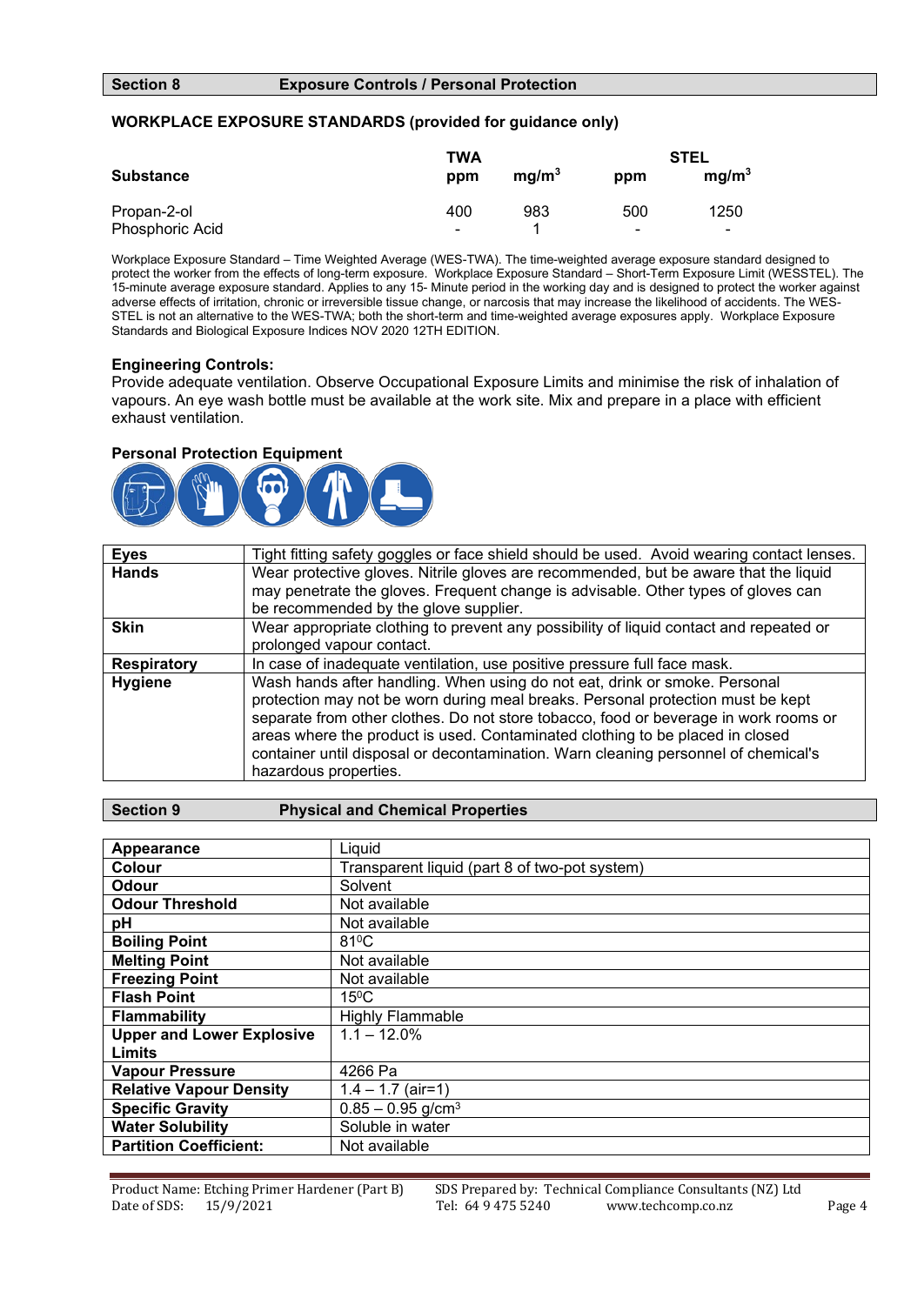| <b>Auto-ignition Temperature</b> | Not available |
|----------------------------------|---------------|
| <b>Decomposition Temperature</b> | Not available |
| <b>Viscosity</b>                 | Not available |
| <b>Particle Characteristics</b>  | Not available |
| <b>Evaporation Rate</b>          | Not available |

| <b>Section 10.</b> | <b>Stability and Reactivity</b> |
|--------------------|---------------------------------|
|--------------------|---------------------------------|

| <b>Stability of Substance</b>                     | Stable under normal usage conditions. Curing time: 10 min - 60 min<br>$(20^{\circ}C)$ |
|---------------------------------------------------|---------------------------------------------------------------------------------------|
| <b>Possibility of hazardous</b><br>reactions      | Data not Available                                                                    |
| <b>Conditions to Avoid</b>                        | Avoid heat, flames and other sources of ignition.                                     |
| <b>Incompatible Materials</b>                     | Avoid contact with alkalis. Avoid contact with oxidisers or reducing<br>agents.       |
| <b>Hazardous Decomposition</b><br><b>Products</b> | None in particular.                                                                   |

| Section 11 | <b>Toxicological Information</b> |  |
|------------|----------------------------------|--|
|------------|----------------------------------|--|

## **Acute Effects:**

| <b>Swallowed</b>  | Not applicable.            |
|-------------------|----------------------------|
| <b>Dermal</b>     | Not applicable.            |
| <b>Inhalation</b> | Not applicable.            |
| Eye               | Causes serious eye damage. |
| <b>Skin</b>       | Causes severe skin burns.  |

## **Chronic Effects:**

| Carcinogenicity               | Not applicable. |
|-------------------------------|-----------------|
| <b>Reproductive Toxicity</b>  | Not applicable. |
| <b>Germ Cell Mutagenicity</b> | Not applicable. |
| <b>Aspiration</b>             | Not applicable. |
| <b>STOT/SE</b>                | Not applicable. |
| <b>STOT/RE</b>                | Not applicable. |

## **Ingredient Data:**

**Prop-2-0l**

| LD50<br>)ro<br>1921<br>(1110use | .<br>"<br>$\sim$<br>11/<br>$\cdot$ K<br> |
|---------------------------------|------------------------------------------|

## **Section 12. Ecotoxicological Information**

## **This product is not hazardous to the environment.**

| <b>Persistence and degradability</b> | No data available |
|--------------------------------------|-------------------|
| Bioaccumulation                      | No data available |
| <b>Mobility in Soil</b>              | No data available |
| Other adverse effects                | No data available |

## **Section 13. Disposal Considerations**

#### **Disposal Method:**

Spent media that has removed toxic chemicals should be examined for specific hazards. Dispose of according to Local Regulations.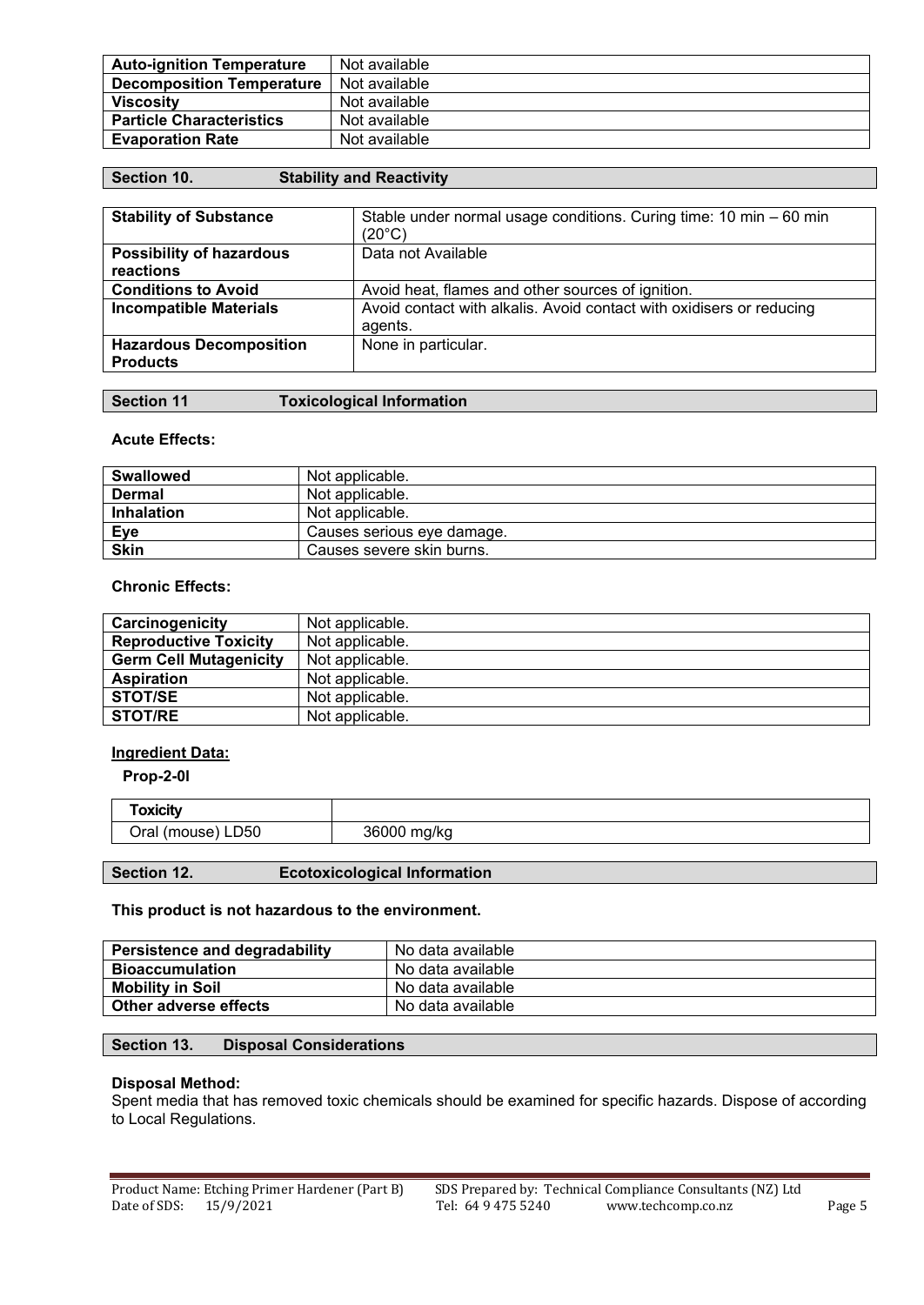Ensure any container holding waste product or contaminated spill media is labelled "Hazardous Waste – Flammable" and that the label also has the Flammable Pictogram, waste type identifier, and the business name, address, and phone number.

## **Precautions or methods to avoid:** None know.

**Section 14 Transport Information**

**Australia - This product is classified as Dangerous Goods according to the Australian Code for the Transport of Dangerous Goods by Road and Rail (ADG Code) (7th edition).**

**New Zealand - This product is classified as a Dangerous Good for transport in NZ ; NZS 5433:2012**



## **Road, Rail, Sea and Air Transport**

| UN No                       | 3469                                                                                                                                                                                                                                                             |
|-----------------------------|------------------------------------------------------------------------------------------------------------------------------------------------------------------------------------------------------------------------------------------------------------------|
| <b>Class - Primary</b>      |                                                                                                                                                                                                                                                                  |
| <b>Packing Group</b>        |                                                                                                                                                                                                                                                                  |
| <b>Sub Class</b>            | 8                                                                                                                                                                                                                                                                |
| <b>Proper Shipping Name</b> | PAINT, FLAMMABLE, CORROSIVE                                                                                                                                                                                                                                      |
| <b>Marine Pollutant</b>     | No                                                                                                                                                                                                                                                               |
| <b>Special Provisions</b>   | If the product's individual container is below 1L, it can be transported as a<br>non-DG as long as the product packaging is still labelled as per DG<br>requirements and the driver is given safety information in accordance with<br>Chapter 3.4 of the UNRTDG. |

| <b>Section 15</b> | <b>Regulatory Information</b> |
|-------------------|-------------------------------|
|-------------------|-------------------------------|

### **Australia:**

Classified as Hazardous according to the Globally Harmonised System of Classification and labelling of Chemicals (GHS) including Work, Health and Safety regulations, Australia.

Classified as a **Schedule 5** Poison according to the Standard for the Uniform Scheduling of Medicines and Poisons (SUSMP).

## **New Zealand:**

This substance is classified hazardous according to the EPA Hazardous Substances (Classification) Notice 2020

## EPA Approval Code: **Surface Coatings and Colourants (Flammable, Corrosive) - HSR002663**

| HSW (HS) Regulations 2017 and EPA Notices | <b>Trigger Quantity</b>            |
|-------------------------------------------|------------------------------------|
| <b>Certified Handler</b>                  | Not required                       |
| <b>Location Certificate</b>               | 100L(>5L), 250L (<5L), 50L open    |
| <b>Tracking Trigger Quantities</b>        | Not required                       |
| <b>Signage Trigger Quantities</b>         | 250L                               |
| <b>Emergency Response Plan</b>            | 1000L                              |
| <b>Secondary Containment</b>              | 1000L                              |
| <b>Fire Extinguishers</b>                 | $250L = 2x$                        |
| <b>Restriction of Use</b>                 | Only use for the intended purpose. |

### **Section 16 Other Information**

## **Glossary**

| $EC_{50}$ | Cat | Category<br>Median effective concentration. |
|-----------|-----|---------------------------------------------|
|-----------|-----|---------------------------------------------|